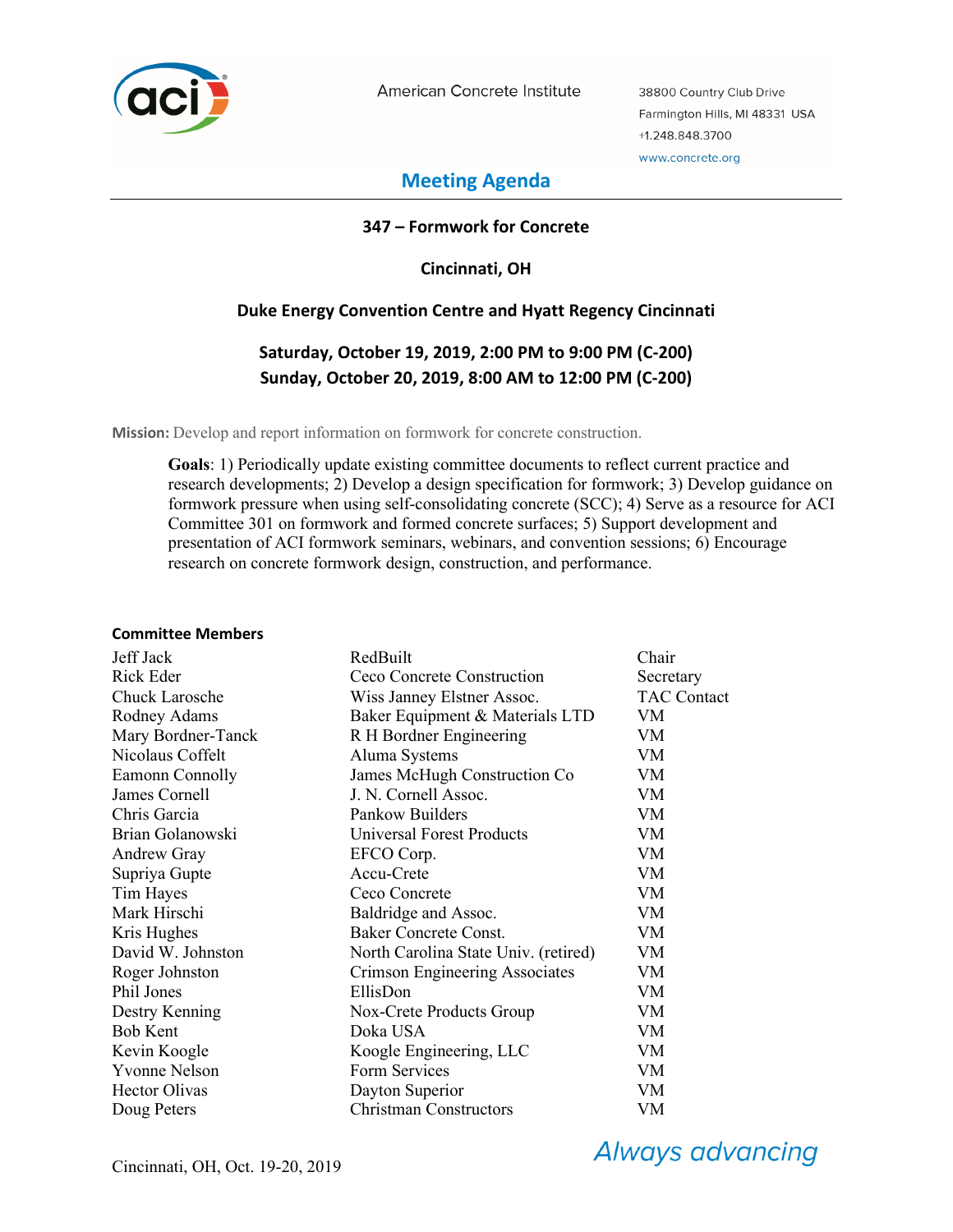## 347 – FORMWORK FOR CONCRETE AGENDA

| Eric Peterson         | <b>Webcor Builders</b>               | VM                       |
|-----------------------|--------------------------------------|--------------------------|
| <b>Steffen Pippig</b> | <b>MEVA Formwork Systems</b>         | VM                       |
| Ken Pratt             | <b>Swanson Group</b>                 | VM                       |
| Brian Ruegge          | Kiewit Engineering                   | VM                       |
| Richard Ryon          | <b>RMD Kwikform</b>                  | VM                       |
| Douglas Schoonover    | <b>Atlas Construction Supply</b>     | VM                       |
| Aviad Shapira         | Technion/Israel Institute of Tech.   | <b>VM</b>                |
| John Simpson          | Simpson Engineering LLC              | VM                       |
| Peri Stivaros         | Feld Kaminetzky & Cohen-GEI          | VM                       |
| James Tkach           | Largo Concrete                       | VM                       |
| Daniel Toon           | United Forming Inc                   | VM                       |
| <b>Ralph Tulis</b>    | <b>Structures Consulting</b>         | VM                       |
| Thomas West           | <b>Barton Malow</b>                  | VM                       |
| Scott Winch           | PERI Formwork Systems                | VM                       |
| Gardner P (Jum) Horst | Horst and Associates                 | <b>Consulting Member</b> |
| H. S. Lew             | <b>NIST</b>                          | <b>Consulting Member</b> |
| Rolf Spahr            | Spahr Consult                        | <b>Consulting Member</b> |
| Valery Aladiev        | <b>PERI Formwork Systems</b>         | AM                       |
| Aali R Alizadeh       | Giatec Scientific Inc                | AM                       |
| Jazmin Anaya          | PERI Formwork Systems                | AM                       |
| Kim Basham            | KB Engineering LLC                   | AM                       |
| Francisco Bermudez    | Arber & Associates Inc               | AM                       |
| Andrew Bombassaro     | Aluma Systems                        | AM                       |
| Eswar Burra           | Southern Pan                         | AM                       |
| Brian Carson          | <b>Osburn Contractors</b>            | AM                       |
| George Charitou       | EllisDon Construction                | AM                       |
| Jennifer Clark        | Dun Par Engineered Form Co.          | AM                       |
| <b>Russ Collins</b>   | <b>Gregory Construction Services</b> | AM                       |
| Michael Core          |                                      | AM                       |
| Michael Damme         | Sundt Const.                         | AM                       |
| Anthony DeCarlo       | Tru Wall Concrete Inc                | AM                       |
| Sean Dingley          | Adb Engineering                      | AM                       |
| Jeff Erson            | Erson and Assoc.                     | AM                       |
| Noel Gardner          | Univ. of Ottawa (retired)            | AM                       |
| Sam Greenberg         | Dansco Engineering                   | AM                       |
| Danny Gumm            | Sundt Const.                         | AM                       |
| Rishi Gupta           | University of Victoria               | AM                       |
| Jonathan Hawkins      | <b>G&amp;C</b> Concrete Construction | AM                       |
| Michael Hernandez     | Parsons                              | AM                       |
| Alan Herndon          |                                      | AM                       |
| <b>Matthew Hummel</b> | LendLease                            | AM                       |
| Rocky Janney          | Koogle Engineering                   | AM                       |
| Kamal Khayat          | Missouri Univ of Science & Tech.     | AM                       |
| Chong Kim             | D.H. Charles Engr.                   | AM                       |
| Markus Klooth         | <b>Webcor Builders</b>               | AM                       |
| Jim Kretz             | Walbridge Co.                        | AM                       |
| Antonio Limbardo      | <b>Engineered Devices Corp</b>       | AM                       |
| Andrew Lloyd          | <b>MEVA Formwork Systems</b>         | AM                       |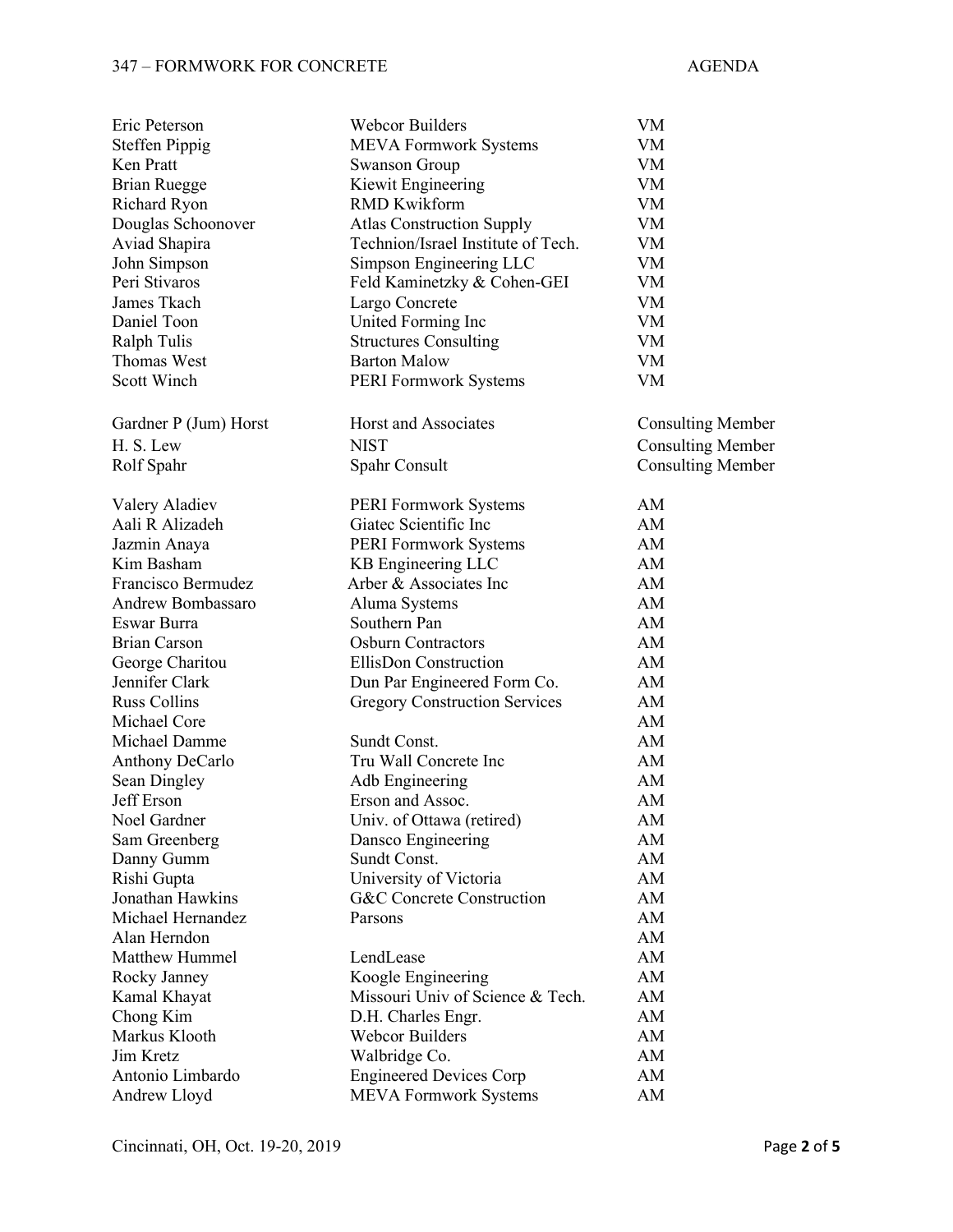#### 347 – FORMWORK FOR CONCRETE AGENDA

| Ward Malisch          | <b>ASCC</b>                   | AM |
|-----------------------|-------------------------------|----|
| Daniel McAuliffe      | Morley Construction           | AM |
| Richard McCarthy      | Swedish Cement & Concrete Res | AM |
| Robert Opie           |                               | AM |
| Andy Pearson          | EFCO Corp.                    | AM |
| Michael Pedraza       | United Forming                | AM |
| Dimitriy Petrov       | <b>Titan Formwork Systems</b> | AM |
| <b>Bill Phillips</b>  |                               | AM |
| Matthew Poisel        | Atlas Engineering             | AM |
| <b>Robert Rowe</b>    | Pacific Wood Laminates        | AM |
| Robert Schulthorpe    | <b>ICF-MA</b>                 | AM |
| Gunter Sengel         | Ischebeck USA                 | AM |
| Bill Shebetka         | Great Lakes Construction Co.  | AM |
| Amerald Simanungkalit | <b>TITAN Formwork Systems</b> | AM |
| Todd Solar            | Jobsite Supply                | AM |
| Adrian Soto           | Aluma Systems                 | AM |
| John Suther           | Wayne Brothers Inc.           | AM |
| Paul Treacy           | Pacific Structures            | AM |
| Amy Trygestad         | <b>CRSI</b>                   | AM |
| Eric Twomey           | Simpson Gumpertz & Heger      | AM |
| Ed Ulrich             | <b>Ulrich Engineers</b>       | AM |
| Kavya Vallurupalli    | Univ Missouri Rolla           | AM |
| Kyle Vasa Bertolucci  | <b>Webcor Builders</b>        | AM |

#### **Saturday Afternoon Meeting (C-200 Room)**

#### **1. Call to Order (2:00-2:15)**

- 1.1 Introduction of Members and Visitors
- 1.2 Attendee List, pass around and sign
- 1.3 Announcements

#### **2. Design Specification for Formwork (2:15-6:00)**

2.1 Work through remaining ballot responses to comments

# **3. Break for Dinner (together) (6:00-7:30)**

#### **4. Design Specification for Formwork (7:30-9:00)**

4.1 Prepare content for upcoming ballot of other sections in document

### **5. Adjournment (9:00)**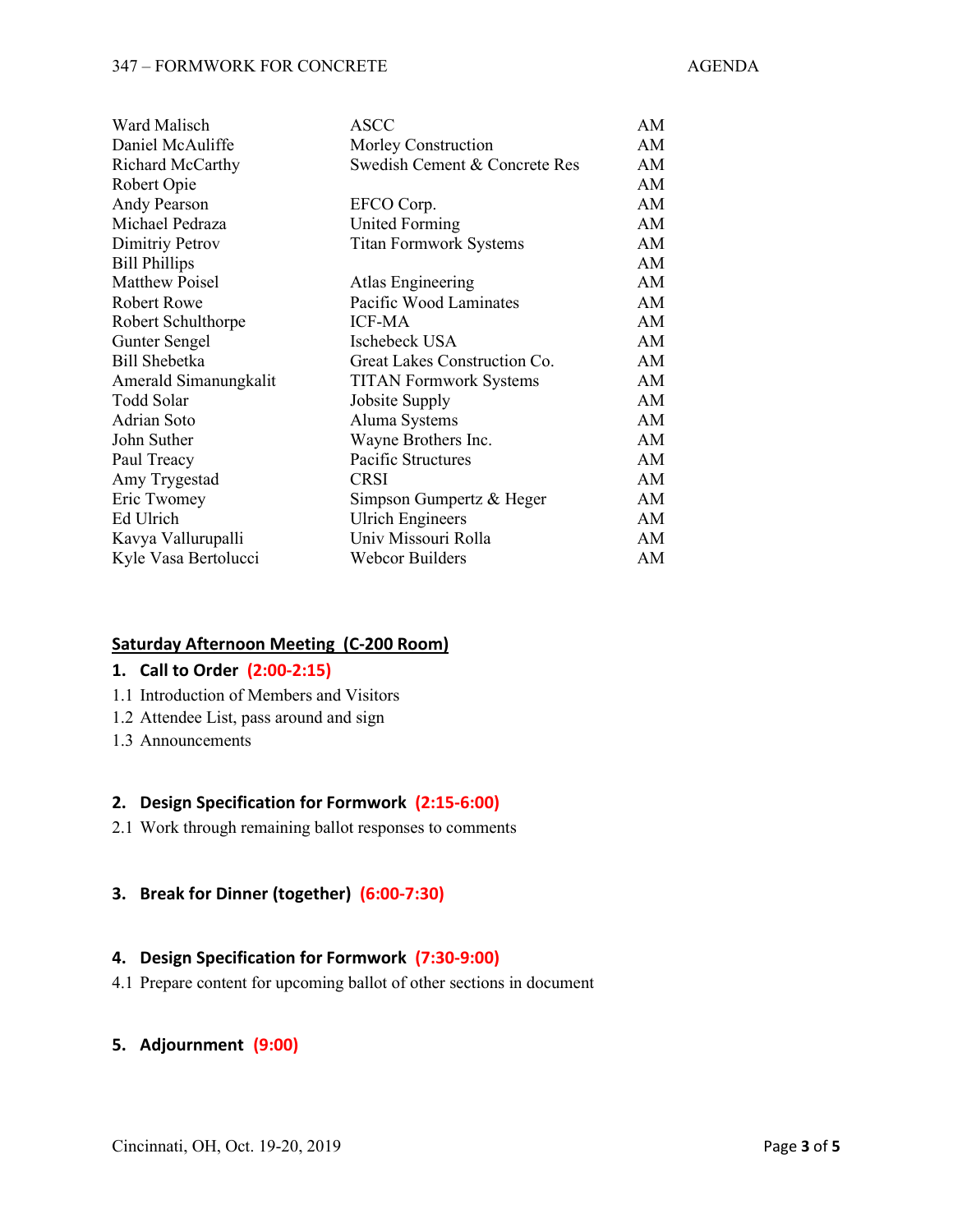### **Sunday Morning Main Committee Meeting (C-200 Room)**

#### **1. Call to Order (8:00-8:15)**

- 1.1 Introduction of Members and Visitors
- 1.2 Attendee List, pass around and sign
- 1.3 Roster; pass around, make corrections to contact info
- 1.4 Announcements
- 1.5 Committee membership; New Members, Resignations

| New Voting Members -                 | Chris Garcia - Pankow Builders               |
|--------------------------------------|----------------------------------------------|
|                                      | Mark Hirschi – Baldridge & Assoc.            |
|                                      | Hector Olivas - Dayton Superior              |
|                                      | James Tkach – Largo Concrete Co.             |
| Resignations from VM -               | Ken Berndt – Ceco Concrete (retired)         |
|                                      | Bob McCracken – EFCO Corp. (retired)         |
| Reclassified to Consulting Members - | $H.S.$ Lew $-$ NIST                          |
|                                      | Rolf Spahr – Spahr Consult                   |
| Reclassified to Associate Members -  | Jeff Erson – Erson and Assoc.                |
|                                      | Jim Kretz – Walbridge Co.                    |
| New Associate Members -              | Jazmin Anaya – Peri Formwork Systems         |
|                                      | Jennifer Clark – Dun Par Engineered Form Co. |
|                                      | Michael Damme - Sundt Construction           |
|                                      | Danny Gumm – Sundt Construction              |
|                                      | Dimitriy Petrov - Titan Formwork Systems     |
|                                      | John Suther – Wayne Brothers Inc.            |
|                                      | Eric Twomey – Simpson Gumpertz & Heger       |

#### **2. Approval of Minutes (8:15-8:30)**

- 2.1 Approval of Minutes from Spring Meeting
- 2.2 Approval of Minutes from July 16 Virtual Meeting

#### **3. Old Business - Updates (8:30-8:45)**

- 3.1 Report ANSI A11 Update Jack
- 3.2 ACI 310 Decorative Concrete Pratt
- 3.3 Void Forms Task Group Cornell
- 3.4 Upcoming Session Stivaros